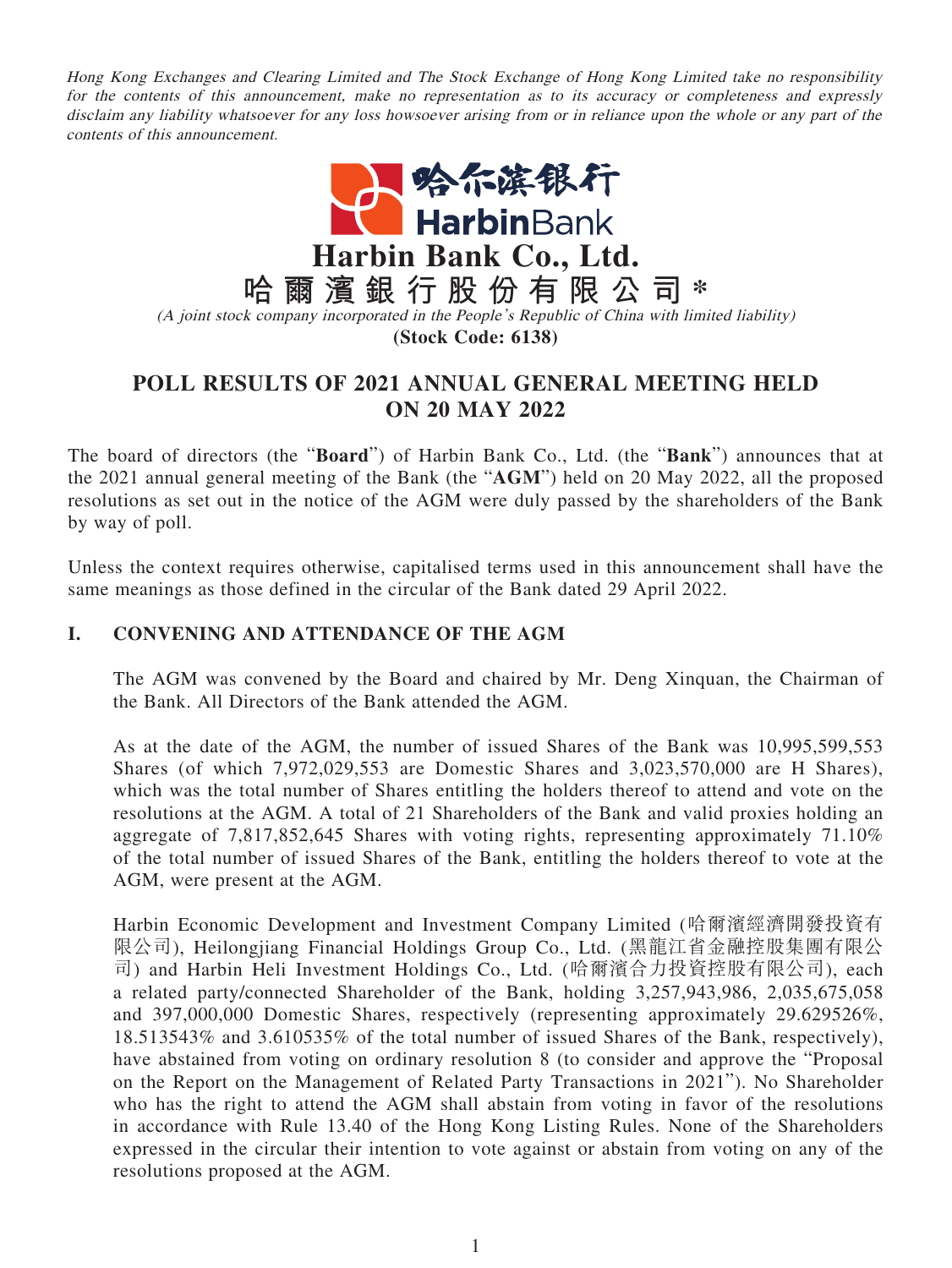## **II. POLL RESULTS OF THE AGM**

The poll results of the resolutions at the AGM are as follows:

| <b>Ordinary Resolutions</b> |                                                                                                                                                                                              | Number of Votes $(\%)$                   |                            |                                  | <b>Voting</b>  |
|-----------------------------|----------------------------------------------------------------------------------------------------------------------------------------------------------------------------------------------|------------------------------------------|----------------------------|----------------------------------|----------------|
|                             |                                                                                                                                                                                              | For                                      | <b>Against</b>             | <b>Abstained</b>                 | <b>Results</b> |
| 1.                          | To consider and approve the "Proposal on the<br>2021 Work Report of the Board of Directors".                                                                                                 | 7,817,626,645 Shares<br>(99.997109%)     | 0 Shares<br>$(0.000000\%)$ | 226,000 Shares<br>$(0.002891\%)$ | Passed         |
| 2.                          | To consider and approve the "Proposal on the<br>2021 Work Report of the Board of Supervisors".                                                                                               | 7,817,626,645 Shares<br>(99.997109%)     | 0 Shares<br>$(0.000000\%)$ | 226,000 Shares<br>$(0.002891\%)$ | Passed         |
| 3.                          | To consider and approve the "Proposal on the<br>2021 Final Account Report".                                                                                                                  | 7,817,626,645 Shares<br>(99.997109%)     | 0 Shares<br>$(0.000000\%)$ | 226,000 Shares<br>$(0.002891\%)$ | Passed         |
| 4.                          | To consider and approve the "Proposal on the<br>2022 Financial Budgets".                                                                                                                     | 7,817,852,645 Shares<br>$(100.000000\%)$ | 0 Shares<br>$(0.000000\%)$ | 0 Shares<br>$(0.000000\%)$       | Passed         |
| 5.                          | To consider and approve the "Proposal on the<br>2021 Profit Distribution Plan".                                                                                                              | 7,817,852,645 Shares<br>$(100.000000\%)$ | 0 Shares<br>$(0.000000\%)$ | 0 Shares<br>$(0.000000\%)$       | Passed         |
| 6.                          | To consider and approve the "Proposal on the<br>2021 Annual Report".                                                                                                                         | 7,817,626,645 Shares<br>(99.997109%)     | 0 Shares<br>$(0.000000\%)$ | 226,000 Shares<br>$(0.002891\%)$ | Passed         |
| 7.                          | To consider and approve the "Proposal on the<br>Appointment of Auditors for 2022".                                                                                                           | 7,817,852,645 Shares<br>$(100.000000\%)$ | 0 Shares<br>$(0.000000\%)$ | 0 Shares<br>$(0.000000\%)$       | Passed         |
| 8.                          | To consider and approve the "Proposal on the<br>Report on the Management of Related Party<br>Transactions in 2021".                                                                          | 2,127,007,601 Shares<br>(99.989376%)     | 0 Shares<br>$(0.000000\%)$ | 226,000 Shares<br>$(0.010624\%)$ | Passed         |
| 9.                          | To consider and approve the "Proposal on the<br>Remuneration Distribution Plan for the Directors<br>for 2021".                                                                               | 7,817,852,645 Shares<br>$(100.000000\%)$ | 0 Shares<br>$(0.000000\%)$ | 0 Shares<br>$(0.000000\%)$       | Passed         |
| 10.                         | To consider and approve the "Proposal on<br>the Remuneration Distribution Plan for the<br>Supervisors for 2021".                                                                             | 7,817,852,645 Shares<br>$(100.000000\%)$ | 0 Shares<br>$(0.000000\%)$ | 0 Shares<br>$(0.000000\%)$       | Passed         |
| 11.                         | To consider and approve the "Proposal on<br>the Proposed Amendments to the Equity<br>Management Measures".                                                                                   | 7,817,852,645 Shares<br>$(100.000000\%)$ | 0 Shares<br>$(0.000000\%)$ | 0 Shares<br>$(0.000000\%)$       | Passed         |
| 12.                         | To consider and approve the "Proposal on<br>the Plan on Absorption and Merger of Bayan<br>Rongxing Township Bank and Yanshou<br>Rongxing Township Bank for Conversion into<br>Sub-branches". | 7,817,852,645 Shares<br>$(100.000000\%)$ | 0 Shares<br>$(0.000000\%)$ | 0 Shares<br>$(0.000000\%)$       | Passed         |